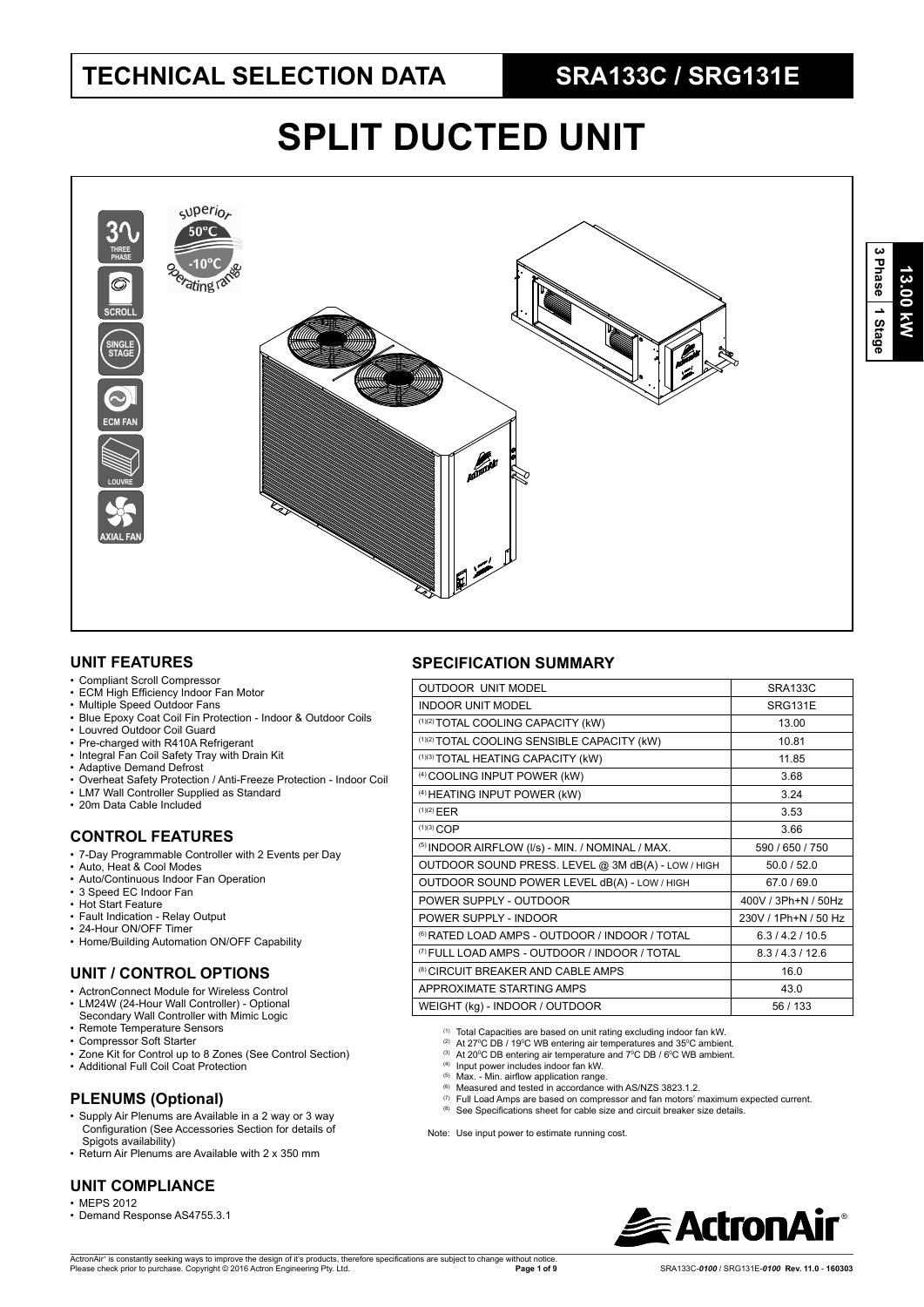## **CAPACITY SELECTION DATA SRA133C / SRG131E**

**COOLING PERFORMANCE**

| g<br>Star<br>ł, |
|-----------------|
| ase             |

| <b>AIR ENTERING</b> |                 | <b>TOTAL</b>    |              | <b>TOTAL SENSIBLE CAPACITY - KW</b>     |              |              |              |              |              |              |              |                |       |
|---------------------|-----------------|-----------------|--------------|-----------------------------------------|--------------|--------------|--------------|--------------|--------------|--------------|--------------|----------------|-------|
| <b>OUTDOOR</b>      | <b>INDOOR</b>   | <b>CAPACITY</b> |              | AT DB TEMPERATURE ONTO INDOOR COIL - °C |              |              |              |              |              |              |              |                |       |
| DB-°C               | WB-°C           | kW              | 20           | 21                                      | 22           | 23           | 24           | 25           | 26           | 27           | 28           | 29             | 30    |
|                     | 16              | 13.59           | 8.31         | 9.09                                    | 9.85         | 10.60        | 11.34        | 11.95        |              |              |              |                |       |
|                     | 17              | 13.59           | 7.55         | 8.30                                    | 9.07         | 9.84         | 10.60        | 11.33        | 12.00        |              |              |                |       |
| 25                  | 18              | 13.86           | 6.74         | 7.53                                    | 8.28         | 9.06         | 9.83         | 10.58        | 11.34        | 12.04        | 12.67        |                |       |
|                     | 19              | 14.20           | 5.92         | 6.73                                    | 7.53         | 8.26         | 9.04         | 9.80         | 10.57        | 11.33        | 12.03        | 12.70          | 13.28 |
|                     | $\overline{20}$ | 14.52           | 5.07         | 5.89                                    | 6.70         | 7.50         | 8.24         | 9.01         | 9.78         | 10.55        | 11.30        | 12.03          | 12.72 |
|                     | $\overline{21}$ | 14.93           |              | 5.05                                    | 5.86         | 6.68         | 7.47         | 8.20         | 8.99         | 9.75         | 10.51        | 11.28          | 12.01 |
|                     | $\overline{22}$ | 15.31           |              |                                         | 5.03         | 5.83         | 6.65         | 7.45         | 8.24         | 8.96         | 9.72         | 10.49          | 11.25 |
|                     | 16              | 13.12           | 8.09         | 8.85                                    | 9.62         | 10.36        | 11.07        | 11.61        |              |              |              |                |       |
|                     | 17              | 13.10           | 7.33         | 8.07                                    | 8.85         | 9.61         | 10.36        | 11.08        | 11.74        |              |              |                |       |
|                     | 18              | 13.34           | 6.53         | 7.32                                    | 8.05         | 8.83         | 9.59         | 10.35        | 11.09        | 11.79        | 12.33        |                |       |
| 30                  | 19              | 13.61           | 5.71         | 6.51                                    | 7.31         | 8.04         | 8.82         | 9.58         | 10.33        | 11.08        | 11.79        | 12.43          |       |
|                     | 20              | 13.94           | 4.87         | 5.69                                    | 6.50         | 7.29         | 8.02         | 8.80         | 9.56         | 10.32        | 11.06        | 11.80          | 12.47 |
|                     | 21              | 14.34           |              | 4.84                                    | 5.65         | 6.47         | 7.27         | 8.01         | 8.77         | 9.54         | 10.31        | 11.04          | 11.77 |
|                     | $\overline{22}$ | 14.69           |              |                                         | 4.82         | 5.63         | 6.44         | 7.23         | 7.97         | 8.74         | 9.51         | 10.27          | 11.02 |
|                     | 16              | 12.62           | 7.84         | 8.61                                    | 9.37         | 10.10        | 10.77        |              |              |              |              |                |       |
|                     | 17              | 12.62           | 7.09         | 7.83                                    | 8.60         | 9.36         | 10.10        | 10.80        | 11.41        |              |              |                |       |
|                     | $\overline{18}$ | 12.78           | 6.30         | 7.08                                    | 7.81         | 8.59         | 9.35         | 10.09        | 10.82        | 11.50        |              |                |       |
| 35                  | 19              | 13.00           | 5.47         | 6.28                                    | 7.08         | 7.80         | 8.57         | 9.34         | 10.09        | 10.81        | 11.52        | 10.41          |       |
|                     | 20              | 13.34           | 4.64         | 5.45                                    | 6.26         | 7.05         | 7.78         | 8.55         | 9.31         | 10.07        | 10.80        | 11.53          | 12.18 |
|                     | 21              | 13.67           |              | 4.63                                    | 5.44         | 6.24         | 7.02         | 7.77         | 8.52         | 9.29         | 10.04        | 10.79          | 11.52 |
|                     | 22              | 14.00           |              |                                         | 4.60         | 5.41         | 6.20         | 7.01         | 7.73         | 8.50         | 9.26         | 10.02          | 10.78 |
|                     | 16              | 12.01           | 7.55         | 8.33                                    | 9.07         | 9.78         | 10.37        |              |              |              |              |                |       |
|                     | 17              | 12.02           | 6.78         | 7.55                                    | 8.32         | 9.06         | 9.80         | 10.46        |              |              |              |                |       |
|                     | 18              | 12.10           | 6.02         | 6.81                                    | 7.53         | 8.31         | 9.06         | 9.79         | 10.49        | 11.08        |              |                |       |
| 40                  | 19              | 12.29           | 5.20         | 6.01                                    | 6.86         | 7.52         | 8.29         | 9.06         | 9.78         | 10.51        | 11.16        |                |       |
|                     | 20              | 12.57           | 4.38         | 5.20                                    | 6.00         | 6.78         | 7.51         | 8.27         | 9.03         | 9.78         | 10.50        | 11.19          | 11.77 |
|                     | 21              | 12.88           |              | 4.37                                    | 5.17         | 5.98         | 6.76         | 7.49         | 8.24         | 9.01         | 9.76         | 10.48          | 11.20 |
|                     | $\overline{22}$ | 13.20           |              |                                         | 4.34         | 5.15         | 5.95         | 6.74         | 7.47         | 8.21         | 8.98         | 9.73           | 10.48 |
|                     | 16              | 11.34           | 7.24         | 8.02                                    | 8.74         | 9.43         |              |              |              |              |              |                |       |
|                     | 17              | 11.36           | 6.48         | 7.24                                    | 8.00         | 8.75         | 9.45         | 10.03        |              |              |              |                |       |
|                     | 18<br>19        | 11.36<br>11.53  | 5.73<br>4.93 | 6.47                                    | 7.23<br>6.45 | 7.99<br>7.22 | 8.75<br>7.99 | 9.46<br>8.74 | 10.12        |              |              |                |       |
| 45                  |                 | 11.78           |              | 5.71                                    |              |              |              |              | 9.46         | 10.16        | 10.70        |                |       |
|                     | 20<br>21        | 12.06           | 4.10         | 4.91<br>4.09                            | 5.71<br>4.89 | 6.48         | 7.21<br>6.47 | 7.96<br>7.19 | 8.72         | 9.45<br>8.69 | 10.16        | 10.81<br>10.17 | 10.84 |
|                     | $\overline{22}$ | 12.39           |              |                                         | 4.07         | 5.69<br>4.87 | 5.67         | 6.45         | 7.95<br>7.17 | 7.93         | 9.45<br>8.68 | 9.42           | 10.14 |
|                     | 16              | 10.62           | 6.91         | 7.68                                    | 8.38         | 8.96         |              |              |              |              |              |                |       |
|                     | 17              | 10.63           | 6.15         | 6.90                                    | 7.67         | 8.39         | 9.05         |              |              |              |              |                |       |
|                     | 18              | 10.63           | 5.42         | 6.15                                    | 6.90         | 7.66         | 8.40         | 9.09         |              |              |              |                |       |
| 50                  | 19              | 10.71           | 4.62         | 5.40                                    | 6.14         | 6.90         | 7.65         | 8.40         | 9.10         | 9.73         |              |                |       |
|                     | 20              | 10.91           | 3.81         | 4.60                                    | 5.39         | 6.13         | 6.88         | 7.63         | 8.37         | 9.10         | 9.77         |                |       |
|                     | 21              | 11.17           |              | 3.78                                    | 4.59         |              | 6.15         | 6.87         | 7.61         | 8.37         | 9.11         | 9.79           | 10.40 |
|                     | $\overline{22}$ | 11.46           |              |                                         | 3.76         | 5.38<br>4.57 | 5.36         | 6.13         | 6.85         | 7.60         | 8.35         | 9.08           | 9.79  |
|                     |                 |                 |              |                                         |              |              |              |              |              |              |              |                |       |

#### **HEATING PERFORMANCE**

| <b>WB TEMP</b><br><b>ON OD</b> |       |       |       |       |       | <b>HEATING CAPACITY - kW</b><br>AT DB ENTERING INDOOR - °C |       |       |       |       |
|--------------------------------|-------|-------|-------|-------|-------|------------------------------------------------------------|-------|-------|-------|-------|
| <b>COIL- °C</b>                |       | 16    |       | 18    |       | 20                                                         |       | 22    |       | 24    |
|                                | ΤН    | ıн    | TН    | ıн    | ΤН    | IН                                                         | ΤН    | ۱Н    | TН    | IΗ    |
| $-10$                          | 7.43  | 6.99  | 7.40  | 6.95  | 7.37  | 6.92                                                       | 7.32  | 6.88  | 7.29  | 6.85  |
| -8                             | 7.94  | 7.38  | 7.89  | 7.34  | 7.85  | 7.30                                                       | 7.81  | 7.26  | 7.76  | 7.22  |
| -6                             | 8.45  | 7.77  | 8.40  | 7.73  | 8.35  | 7.69                                                       | 8.33  | 7.67  | 8.29  | 7.63  |
| $-4$                           | 9.00  | 8.05  | 8.93  | 8.00  | 8.91  | 7.98                                                       | 8.86  | 7.93  | 8.80  | 7.88  |
| $-2$                           | 9.60  | 8.35  | 9.53  | 8.30  | 9.47  | 8.24                                                       | 9.41  | 8.18  | 9.35  | 8.14  |
| $\mathbf 0$                    | 10.18 | 8.75  | 10.10 | 8.69  | 10.06 | 8.65                                                       | 9.99  | 8.59  | 9.92  | 8.53  |
| $\overline{2}$                 | 10.76 | 9.57  | 10.67 | 9.50  | 10.59 | 9.42                                                       | 10.51 | 9.36  | 10.44 | 9.29  |
| 4                              | 11.39 | 10.82 | 11.27 | 10.71 | 11.21 | 10.65                                                      | 11.13 | 10.58 | 11.05 | 10.50 |
| 6                              | 12.06 | 12.06 | 11.95 | 11.95 | 11.85 | 11.85                                                      | 11.76 | 11.76 | 11.68 | 11.68 |
| 8                              | 12.74 | 12.74 | 12.63 | 12.63 | 12.52 | 12.52                                                      | 12.42 | 12.42 | 12.33 | 12.33 |
| 10                             | 13.45 | 13.45 | 13.33 | 13.33 | 13.22 | 13.22                                                      | 13.11 | 13.11 | 13.00 | 13.00 |
| 12                             | 14.19 | 14.19 | 14.06 | 14.06 | 13.94 | 13.94                                                      | 13.81 | 13.81 | 13.69 | 13.69 |
| 14                             | 14.95 | 14.95 | 14.82 | 14.82 | 14.68 | 14.68                                                      | 14.54 | 14.54 | 14.41 | 14.41 |
| 16                             | 15.75 | 15.75 | 15.59 | 15.59 | 15.44 | 15.44                                                      | 15.29 | 15.29 | 15.14 | 15.14 |
| 18                             | 16.56 | 16.56 | 16.39 | 16.39 | 16.22 | 16.22                                                      | 16.05 | 16.05 | 15.89 | 15.89 |

| <b>AIRFLOW CORRECTION MULTIPLIER</b> |          |       |                |       |       |        |
|--------------------------------------|----------|-------|----------------|-------|-------|--------|
| % VARIATION                          | $-9.23%$ | $-5%$ | <b>NOMINAL</b> | 5%    | 10%   | 15.38% |
| <b>INDOOR AIRFLOW</b><br>(1/s)       | 590.0    | 617.5 | 650.0          | 682.5 | 715.0 | 750.0  |
| TOTAL COOLING                        | 0.984    | 0.992 | 1.000          | 1.008 | 1.015 | 1.022  |
| <b>SENSIBLE COOLING</b>              | 0.944    | 0.969 | 1.000          | 1.029 | 1.058 | 1.089  |
| <b>HEATING FACTOR</b>                | 0.996    | 0.998 | 1.000          | 1.001 | 1.002 | 1.004  |

| <b>PIPE LENGTH CORRECTION MULTIPLIER</b> |       |       |                 |                 |       |                 |       |  |
|------------------------------------------|-------|-------|-----------------|-----------------|-------|-----------------|-------|--|
|                                          | 5 m   | 10 m  | 20 <sub>m</sub> | 30 <sub>m</sub> | 40 m  | 50 <sub>m</sub> | 60 m  |  |
| <b>COOLING</b>                           | 1.000 | 0.995 | 0.986           | 0.978           | 0.968 | 0.957           | 0.949 |  |
| <b>HEATING</b>                           | 1.000 | 1.000 | 1.000           | 1.000           | 1.000 | 1.000           | 1.000 |  |

Correction multipliers are based on horizontal pipe runs.

#### **NOTES:**

- 1. No allowance has been made for the effect of indoor fan motor.
- 2. Selection tables are based on nominal airflows. Correction factors must be applied for selection away from these conditions.

**TH -** Total Heating Capacity (kW).  **IH -** Integrated Heating Capacity (kW) Includes defrost losses.



#### **Page 2 of 9** SRA133C-*0100* / SRG131E-*0100* **Rev. 11.0** - **160303**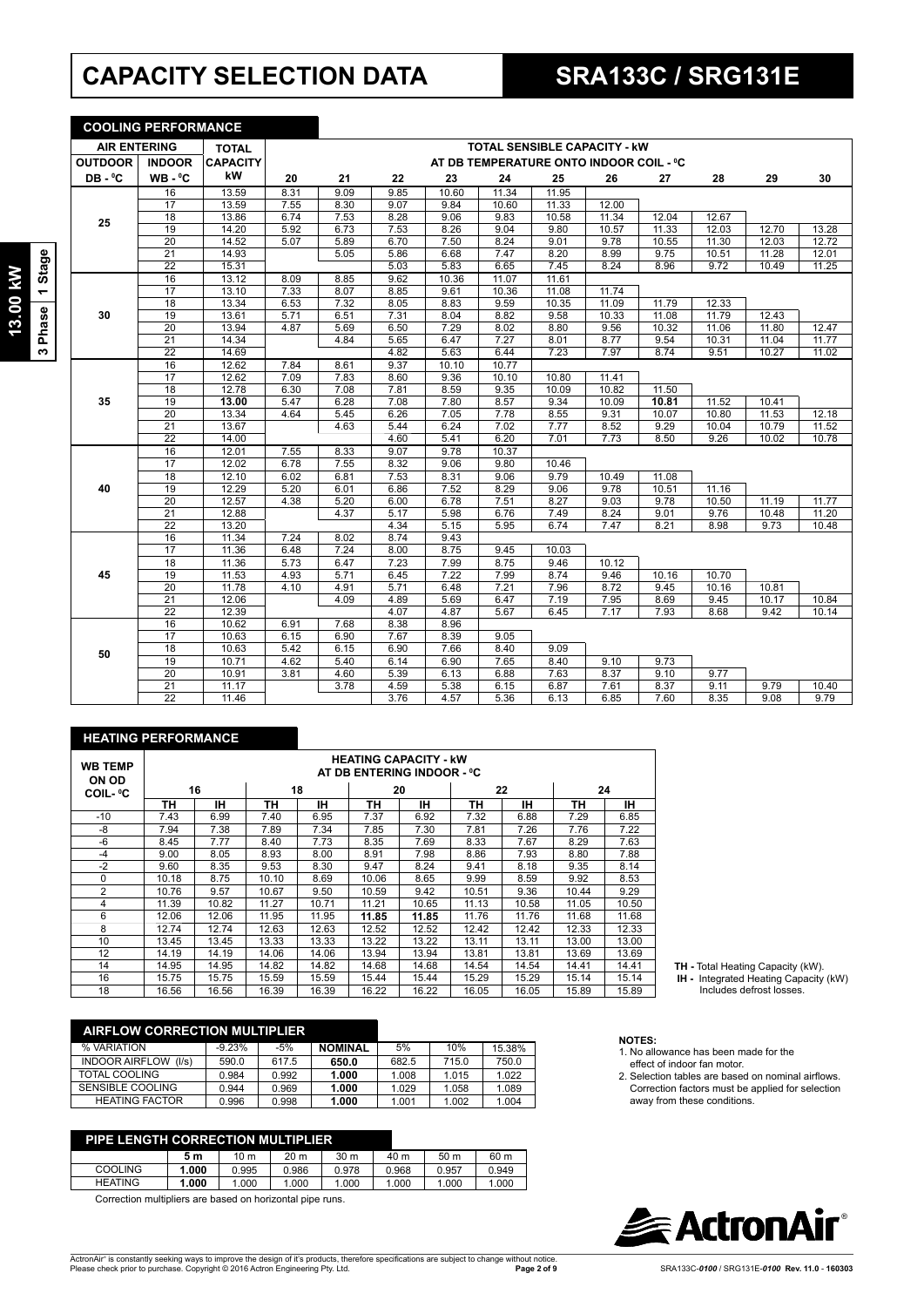## **DIMENSIONS AND FAN CURVE SRA133C / SRG131E**



ActronAir® is constantly seeking ways to improve the design of it's products, therefore specifications are subject to change without notice.<br>Please check prior to purchase. Copyright © 2016 Actron Engineering Pty. Ltd.

**Page 3 of 9** SRA133C-*0100* / SRG131E-*0100* **Rev. 11.0** - **160303**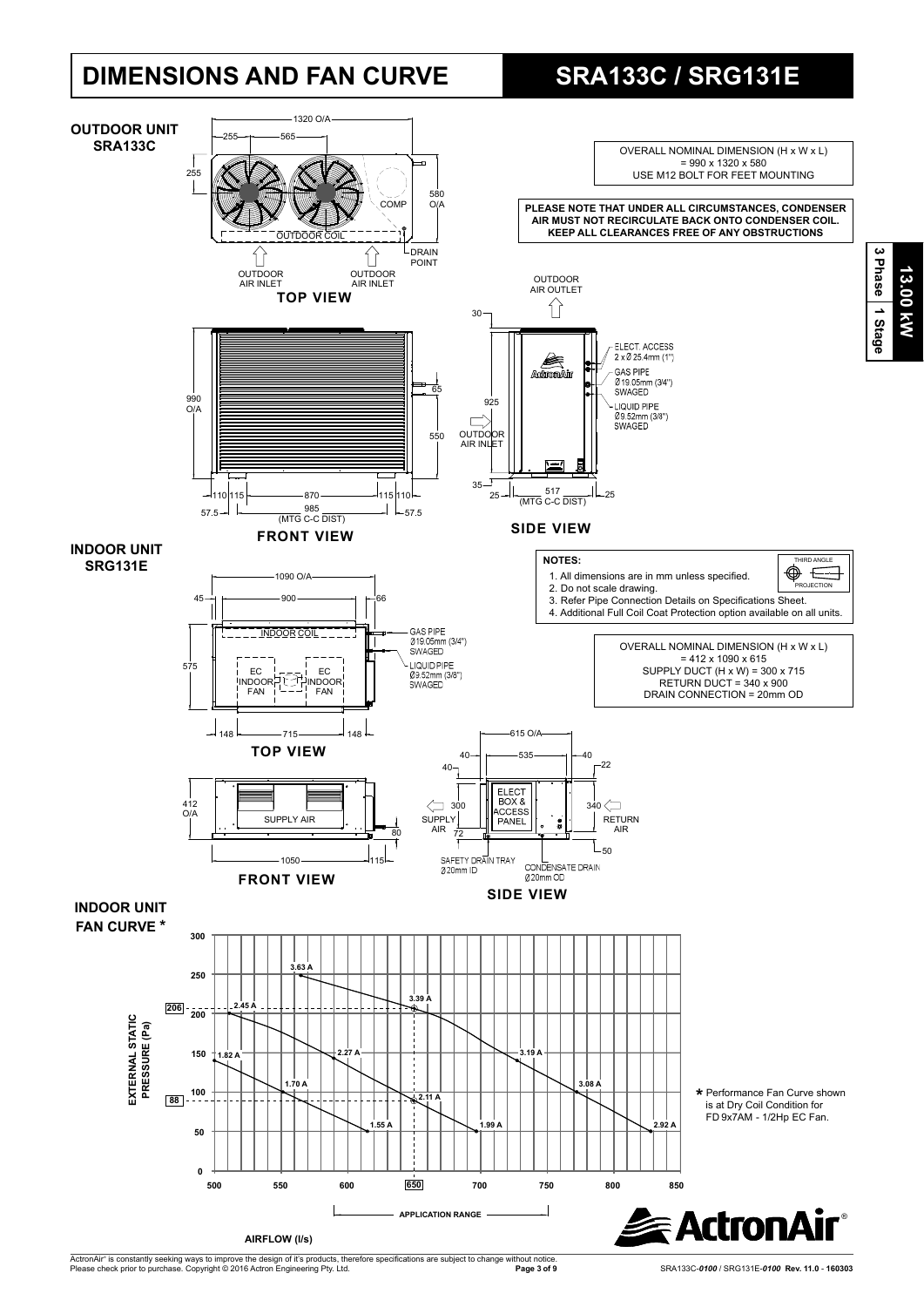### **Outdoor Radiated**

### **Sound Power**

**Level (SWL)**

| Fan<br>Speed | Sound Power Level<br>dB(A) |      | Octave Band Centre Frequency (Hz), dB |      |      |      |      |      |  |  |  |
|--------------|----------------------------|------|---------------------------------------|------|------|------|------|------|--|--|--|
|              |                            | 125  | 250                                   | 500  | 1k   | 2k   | 4k   | 8k   |  |  |  |
| Low          | 67.0                       | 70.3 | 66.1                                  | 64.1 | 61.8 | 59.1 | 54.4 | 47.0 |  |  |  |
| High         | 69.0                       | 72.1 | 69.0                                  | 65.6 | 63.9 | 61.3 | 55.0 | 49.3 |  |  |  |

### **Indoor Outlet**

**Sound Power** 

| Level (SWL) |  |
|-------------|--|
|             |  |

| Airflow<br>Setting | Airflow<br>Li/s | Sound<br>Power Level |      |      |      |      | Octave Band Centre Frequency (Hz), dB |      |      |
|--------------------|-----------------|----------------------|------|------|------|------|---------------------------------------|------|------|
|                    |                 | dB(A)                | 125  | 250  | 500  | 1k   | 2k                                    | 4k   | 8k   |
| Nominal            | 650             | 70.0                 | 67.6 | 68.7 | 67.8 | 65.2 | 61.5                                  | 57.4 | 52.7 |

#### **OUTDOOR RADIATED INDOOR OUTLET**





#### **NOTES:**

- 1. Radiated sound power levels are based on ISO 3743-2.
- 2. Outlet sound power levels are based on ISO 13347-2.

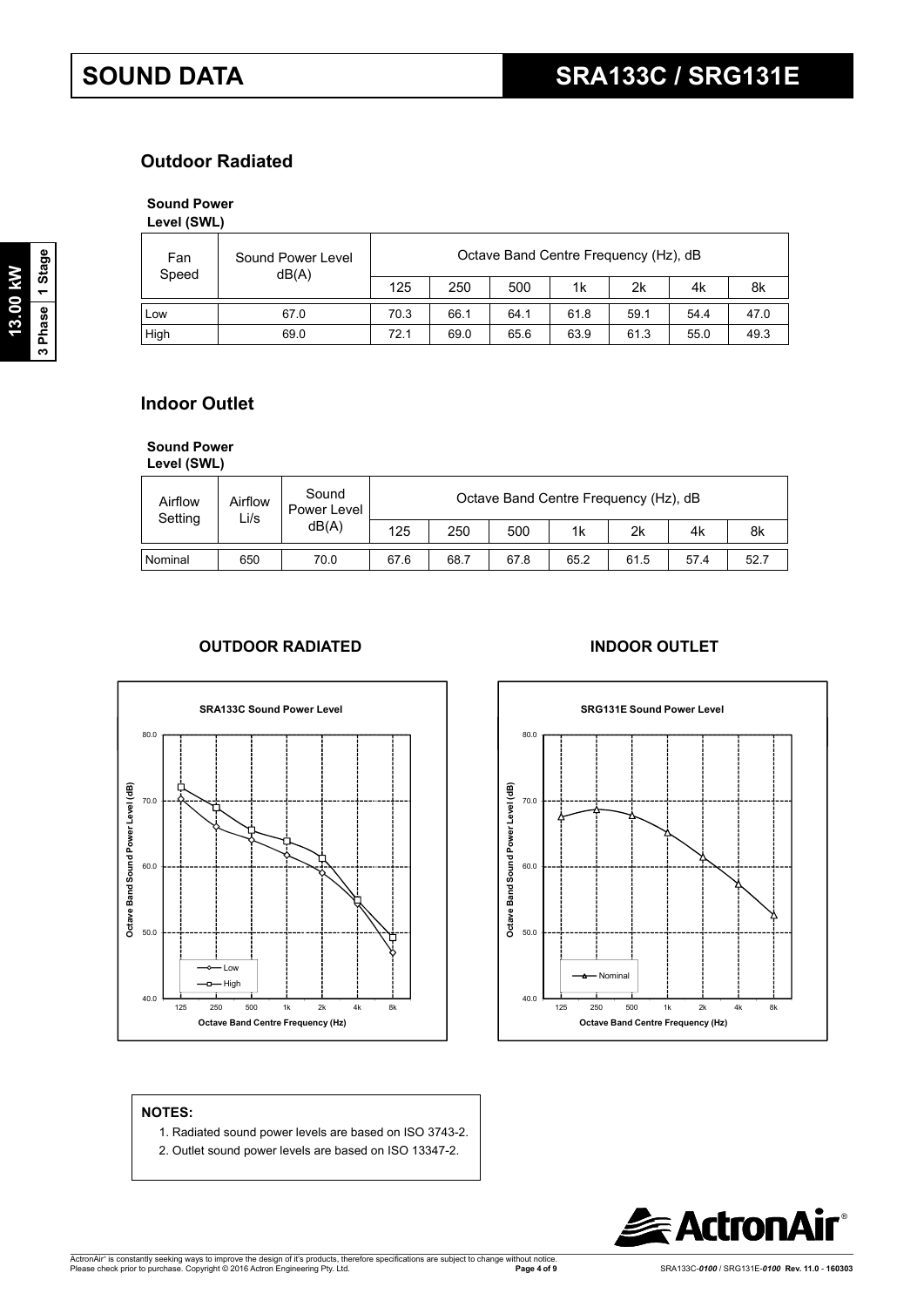## **SPECIFICATIONS SRA133C / SRG131E**

**13.00 kW 3 Phase 1 Stage**

| <b>CONSTRUCTION</b>                                                                                                                                                                          |                                                                                  |
|----------------------------------------------------------------------------------------------------------------------------------------------------------------------------------------------|----------------------------------------------------------------------------------|
| CABINET (Indoor Unit)                                                                                                                                                                        | 0.5 - 0.9 mm Galvanized Steel                                                    |
| CABINET (Outdoor Unit)                                                                                                                                                                       | 0.9 - 1.2 mm ZA & Galvanized Steel                                               |
| SURFACE FINISH (Outdoor Unit)                                                                                                                                                                | 65 µ Baked Polyester Powder Coat                                                 |
| <b>INSULATION (Indoor Unit)</b>                                                                                                                                                              |                                                                                  |
| TYPE                                                                                                                                                                                         | 10 mm Foil Faced Polyethylene                                                    |
|                                                                                                                                                                                              | 12 mm Expanded Polystyrene                                                       |
| <b>ELECTRICAL</b>                                                                                                                                                                            |                                                                                  |
| <b>OUTDOOR UNIT</b>                                                                                                                                                                          |                                                                                  |
| Power Supply - 50 Hz                                                                                                                                                                         | 400 Volts x 3 Phase + N                                                          |
| Voltage Range (min - max)                                                                                                                                                                    | 380 V - 440 V                                                                    |
| Full Load Amps*                                                                                                                                                                              | 8.3                                                                              |
| Rated Load Amps**                                                                                                                                                                            | 6.3                                                                              |
| <b>Approximate Starting Amps</b>                                                                                                                                                             | 43.0                                                                             |
| IP Rating                                                                                                                                                                                    | <b>IP44</b>                                                                      |
| <b>INDOOR UNIT</b>                                                                                                                                                                           |                                                                                  |
| Power Supply - 50 Hz                                                                                                                                                                         | 230 Volts x 1 Phase + N<br>216 V - 253 V                                         |
| Voltage Range (min - max)<br>Full Load Amps*                                                                                                                                                 | 4.3                                                                              |
| IP Rating                                                                                                                                                                                    | <b>IP20</b>                                                                      |
| OUTDOOR & INDOOR UNIT (TOTAL)                                                                                                                                                                |                                                                                  |
| Full Load Amps* - Phase 1                                                                                                                                                                    | 12.6                                                                             |
| Full Load Amps* - Phase 2 & 3                                                                                                                                                                | 7.0                                                                              |
| Rated Load Amps**                                                                                                                                                                            | 10.5                                                                             |
| IMPORTANT - The local electricity authority may require limits on starting current and                                                                                                       |                                                                                  |
| voltage drop, please check prior to purchase.                                                                                                                                                |                                                                                  |
|                                                                                                                                                                                              | Full Load Amps are based on Compressor and Fan Motor's maximum expected current. |
| Rated Load Amps are measured and tested in accordance with AS/NZS3823.1.2.                                                                                                                   |                                                                                  |
| <b>CABLE SIZE &amp; CIRCUIT BREAKER SIZE</b><br>Suggested minimum cable size should be used as a guide only, refer to AS/NZS 3000<br>"Australian/New Zealand Wiring Rules" for more details. |                                                                                  |
| Cable Size (main line)                                                                                                                                                                       | 2.5 mm <sup>2</sup> (SUGGESTED MINIMUM)                                          |
| Cable Size (indoor to outdoor wire)                                                                                                                                                          | 1.0 mm <sup>2</sup> (SUGGESTED MINIMUM)                                          |
| <b>Circuit Breaker Size</b>                                                                                                                                                                  | 16.0 Amps                                                                        |
|                                                                                                                                                                                              |                                                                                  |
| <b>OUTDOOR COIL</b>                                                                                                                                                                          |                                                                                  |
| <b>TUBE TYPE</b><br><b>FIN TYPE</b>                                                                                                                                                          | Copper - Rifle Bore<br>Aluminium - Wave                                          |
|                                                                                                                                                                                              |                                                                                  |
| FACE AREA (m sqr)                                                                                                                                                                            | 1.1                                                                              |
| FIN SPACING (per m)<br>COIL COATING                                                                                                                                                          | 709                                                                              |
|                                                                                                                                                                                              | Blue Epoxy Coat Coil Fin Protection                                              |
| <b>ROWS</b>                                                                                                                                                                                  | $---$                                                                            |
| <b>OUTDOOR FAN</b>                                                                                                                                                                           |                                                                                  |
| NUMBER OF FANS x TYPE                                                                                                                                                                        | 2 x Axial                                                                        |
| NUMBER OF BLADES PER FAN                                                                                                                                                                     | 5                                                                                |
| DIAMETER (mm)                                                                                                                                                                                | 450                                                                              |
| <b>OUTPUT kW</b>                                                                                                                                                                             | 0.145                                                                            |
| <b>MOTOR TYPE / DRIVE TYPE</b>                                                                                                                                                               | 6 Pole External Rotor / Direct                                                   |
| FAN SPEED CONTROL                                                                                                                                                                            | 2 Speed via Capacitor                                                            |
| The standard type outdoor fans fitted to this unit will accept up to 5Pa<br>of external static resistance.                                                                                   |                                                                                  |
| <b>INDOOR COIL</b>                                                                                                                                                                           |                                                                                  |
| <b>TUBE TYPE</b>                                                                                                                                                                             | Copper - Rifle Bore                                                              |
| <b>FIN TYPE</b>                                                                                                                                                                              | Aluminium - Louvre                                                               |
| FACE ARE (m sqr)                                                                                                                                                                             | 0.34                                                                             |
| FIN SPACING (per m)                                                                                                                                                                          | 472                                                                              |
| <b>COIL COATING</b>                                                                                                                                                                          | Blue Epoxy Coat Coil Fin Protection                                              |
| <b>ROWS</b>                                                                                                                                                                                  | ---                                                                              |
| <b>INDOOR FAN</b>                                                                                                                                                                            |                                                                                  |
| NUMBER OF FANS x TYPE                                                                                                                                                                        | 1 x Twin Deck Centrifugal EC Fan                                                 |
| DIAMETER / WIDTH (mm)                                                                                                                                                                        | 240 x 180                                                                        |
| OUTPUT kW                                                                                                                                                                                    | 0.373                                                                            |
|                                                                                                                                                                                              |                                                                                  |
| MOTOR TYPE / DRIVE TYPE                                                                                                                                                                      | Variable Speed EC Motor / Direct                                                 |

| <b>COMPRESSOR</b>                                                                                                                                                                   |                    |  |                                                                    |                                                           |  |  |
|-------------------------------------------------------------------------------------------------------------------------------------------------------------------------------------|--------------------|--|--------------------------------------------------------------------|-----------------------------------------------------------|--|--|
| NUMBER PER UNIT x TYPE                                                                                                                                                              |                    |  | 1 x Scroll (Hermetic)                                              |                                                           |  |  |
| <b>FULL LOAD AMPS</b>                                                                                                                                                               |                    |  | 6.8                                                                |                                                           |  |  |
| <b>LOCKED ROTOR AMPS</b>                                                                                                                                                            |                    |  | 43.0                                                               |                                                           |  |  |
| <b>STARTING METHOD</b>                                                                                                                                                              |                    |  |                                                                    | D.O.L. (optional soft starter)                            |  |  |
| <b>REFRIGERATION SYSTEM</b>                                                                                                                                                         |                    |  |                                                                    |                                                           |  |  |
| REFRIGERANT TYPE                                                                                                                                                                    |                    |  | R-410A                                                             |                                                           |  |  |
| <b>EXPANSION CONTROL</b>                                                                                                                                                            |                    |  | <b>Direct Expansion Orifice</b>                                    |                                                           |  |  |
| FACTORY CHARGE (grams)                                                                                                                                                              |                    |  | 5250                                                               |                                                           |  |  |
| PRE-CHARGE LENGTH (metres)                                                                                                                                                          |                    |  | 15                                                                 |                                                           |  |  |
| ADDITIONAL REF. CHARGE (qm/m)                                                                                                                                                       |                    |  | 50                                                                 |                                                           |  |  |
|                                                                                                                                                                                     |                    |  |                                                                    |                                                           |  |  |
| <b>FILTER DRIER</b>                                                                                                                                                                 |                    |  |                                                                    |                                                           |  |  |
| <b>CONNECTION SIZE &amp; TYPE</b>                                                                                                                                                   |                    |  |                                                                    | 9.5 mm (3/8") ODF Soldered Bi-Flow                        |  |  |
| FACTORY SUPPLIED / FITTED                                                                                                                                                           |                    |  | No                                                                 |                                                           |  |  |
| See Installation Section for complete Filter Drier specifications.                                                                                                                  |                    |  |                                                                    |                                                           |  |  |
| <b>INTERCONNECTING PIPE RUN</b>                                                                                                                                                     |                    |  |                                                                    |                                                           |  |  |
| MAX PIPE LENGTH (metres)                                                                                                                                                            |                    |  | 60                                                                 |                                                           |  |  |
| MAX. VERTICAL LENGTH (metres)                                                                                                                                                       |                    |  |                                                                    | 20 (Included in Max. Pipe Length)                         |  |  |
| <b>FIELD PIPE SIZES</b>                                                                                                                                                             |                    |  |                                                                    |                                                           |  |  |
| <b>Liquid Pipe</b>                                                                                                                                                                  |                    |  | $9.52$ mm $(3/8")$                                                 |                                                           |  |  |
| Gas Pipe                                                                                                                                                                            |                    |  | 19.05 mm (3/4")                                                    |                                                           |  |  |
| PIPE CONNECTIONS                                                                                                                                                                    |                    |  |                                                                    |                                                           |  |  |
| Indoor                                                                                                                                                                              | <b>Liquid Pipe</b> |  | 9.52 mm (3/8") Swaged to fit<br>9.52 mm (3/8") field pipe          |                                                           |  |  |
|                                                                                                                                                                                     | Gas Pipe           |  | 19.05 mm (3/4") Swaged to fit<br>19.05 mm (3/4") field pipe        |                                                           |  |  |
| Outdoor                                                                                                                                                                             | <b>Liquid Pipe</b> |  | 9.52 mm (3/8") Swaged to fit<br>9.52 mm (3/8") field pipe          |                                                           |  |  |
|                                                                                                                                                                                     | Gas Pipe           |  | 19.05 mm (3/4") Swaged to fit<br>19.05 mm (3/4") field pipe        |                                                           |  |  |
| <b>CONNECTION TYPE</b>                                                                                                                                                              |                    |  | Solder                                                             |                                                           |  |  |
| Insulate both gas and liquid pipes separately.                                                                                                                                      |                    |  |                                                                    |                                                           |  |  |
| <b>PROTECTION DEVICES</b>                                                                                                                                                           |                    |  |                                                                    |                                                           |  |  |
| HIGH PRESSURE CUTOUT SWITCH                                                                                                                                                         |                    |  |                                                                    |                                                           |  |  |
| LOW PRESSURE CUTOUT SWITCH                                                                                                                                                          |                    |  | Nonadjustable (Automatic Reset)<br>Nonadjustable (Automatic Reset) |                                                           |  |  |
|                                                                                                                                                                                     |                    |  |                                                                    |                                                           |  |  |
|                                                                                                                                                                                     |                    |  |                                                                    |                                                           |  |  |
| COMPRESSOR MOTOR TEMP.                                                                                                                                                              |                    |  | Internal Thermal Cut-Out                                           |                                                           |  |  |
| INDOOR FAN OVERLOAD                                                                                                                                                                 |                    |  | Internal Thermal Cut-Out                                           |                                                           |  |  |
| OUTDOOR FAN OVERLOAD                                                                                                                                                                |                    |  | Internal Thermal Cut-Out                                           |                                                           |  |  |
| <b>SUMP HEATER WATTS*</b>                                                                                                                                                           |                    |  |                                                                    | 30 W during Compressor Off Cycle                          |  |  |
| * Crankcase Heater is to be disconnected for pipe lengths 8m or less.                                                                                                               |                    |  |                                                                    |                                                           |  |  |
| <b>ELECTRIC CONTROLS</b>                                                                                                                                                            |                    |  |                                                                    |                                                           |  |  |
| <b>DEFROST METHOD</b>                                                                                                                                                               |                    |  | Reverse Cycle                                                      |                                                           |  |  |
| <b>DEFROST TYPE</b>                                                                                                                                                                 |                    |  | <b>Adaptive Demand Defrost</b>                                     |                                                           |  |  |
| CONTROL CIRCUIT BREAKER                                                                                                                                                             |                    |  | 10.0 Amps                                                          |                                                           |  |  |
| <b>CONTROL FIELD WIRING</b>                                                                                                                                                         |                    |  |                                                                    | 2 Core 14 / 0.20 Screened Cable                           |  |  |
| <b>OPERATING RANGE</b><br>It is essential that the unit is correctly sized for the application and operates within its<br>recommended range of operating conditions as shown below. |                    |  |                                                                    |                                                           |  |  |
| <b>MODE</b>                                                                                                                                                                         | <b>RANGE</b>       |  | <b>INDOOR</b><br><b>AIR INTAKE</b><br><b>TEMPERATURE</b>           | <b>OUTDOOR</b><br><b>AIR INTAKE</b><br><b>TEMPERATURE</b> |  |  |
|                                                                                                                                                                                     | Max.               |  | 29°C DB / 19°C WB                                                  | 50°C DB                                                   |  |  |
| Cooling                                                                                                                                                                             | Min.               |  | 20°C DB / 15°C WB                                                  | 15°C DB                                                   |  |  |
|                                                                                                                                                                                     |                    |  |                                                                    |                                                           |  |  |
| Heating                                                                                                                                                                             | Max.<br>Min.       |  | 24°C DB<br>16°C DB                                                 | 21°C DB / 16°C WB<br>$-10^{\circ}$ CDB                    |  |  |

All return air including fresh air must have adequate filters supplied and fitted by the<br>installing contractor. Filters must be located in accessible location between the

return air grille and the unit.-<br>ActronAir® does not supply or make any provisions for return air filter.

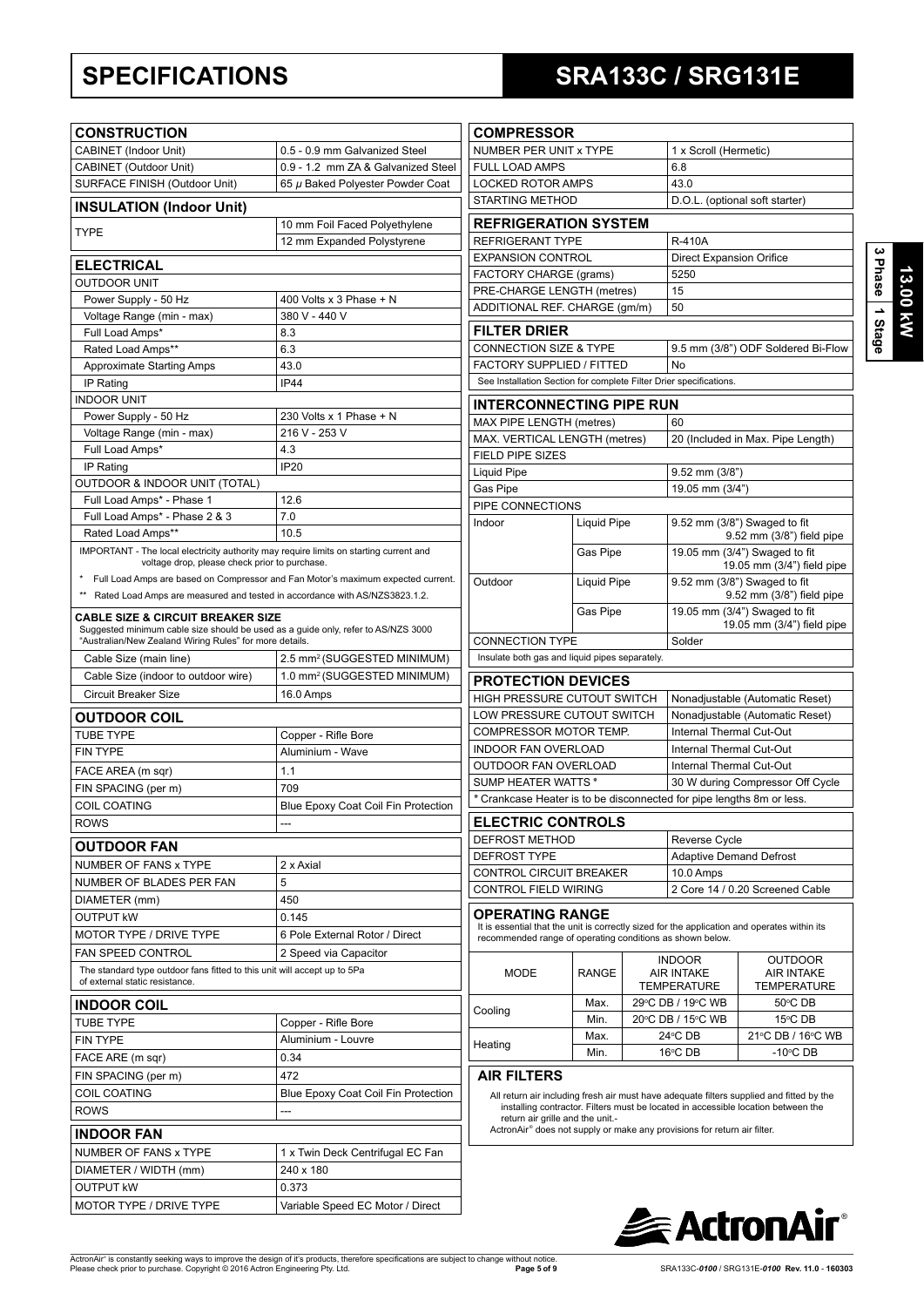

## **WIRING DIAGRAM SRA133C / SRG131E**

ActronAir® is constantly seeking ways to improve the design of it's products, therefore specifications are subject to change without notice.<br>Please check prior to purchase. Copyright © 2015 Actron Engineering Pty. Ltd.

**Page 6 of 9** SRA133C-*0100* / SRG131E-*0100* **Rev. 11.0** - **160303**

3 Phase 1 Stage **13.00 kW** 13.00 kW

**3 Phase 1 Stage**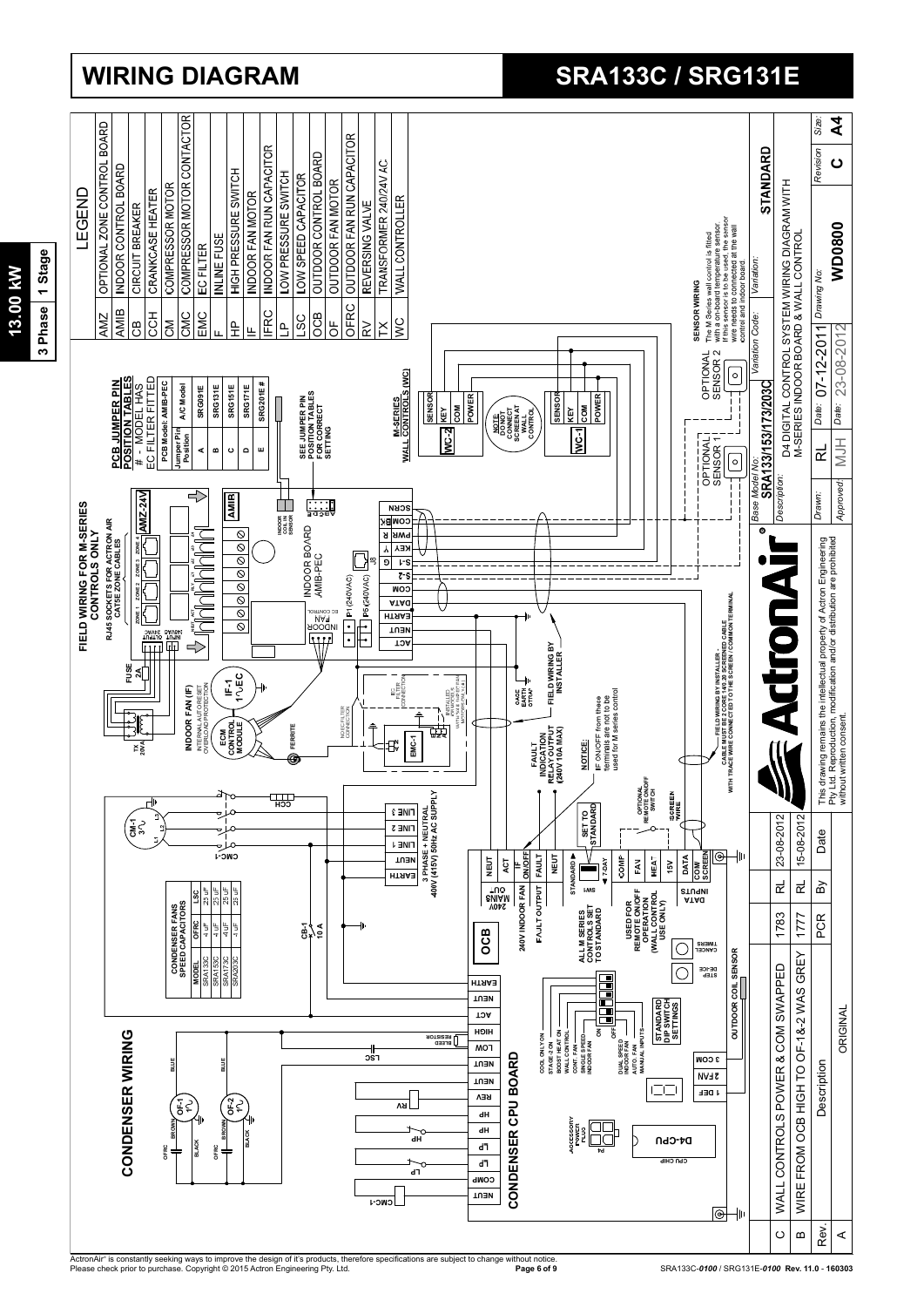## **OUTDOOR UNIT VARIATION SRA133C-H**

#### **H** OUTDOOR UNIT - HORIZONTAL DISCHARGE FANS 5 Pa



#### **MINIMUM SERVICE ACCESS CLEARANCES & AIRFLOW SPACE ALLOWANCES**



**TOP VIEW**

**PLEASE NOTE THAT UNDER ALL CIRCUMSTANCES, CONDENSER AIR MUST NOT RECIRCULATE BACK ONTO CONDENSER COIL. KEEP ALL CLEARANCES FREE OF ANY OBSTRUCTIONS**

| <b>STACKING OF UNITS</b>                             |                                         |  |  |  |  |  |
|------------------------------------------------------|-----------------------------------------|--|--|--|--|--|
| ONE IN FRONT OF THE OTHER<br>(DISTANCE BET. LF & LR) | SIDE BY SIDE<br>(DISTANCE BET. LF & RF) |  |  |  |  |  |
| 600 mm                                               | 1500 mm                                 |  |  |  |  |  |



**13.00 kW**

13.00 KW

**3 Phase**

 **1 Stage**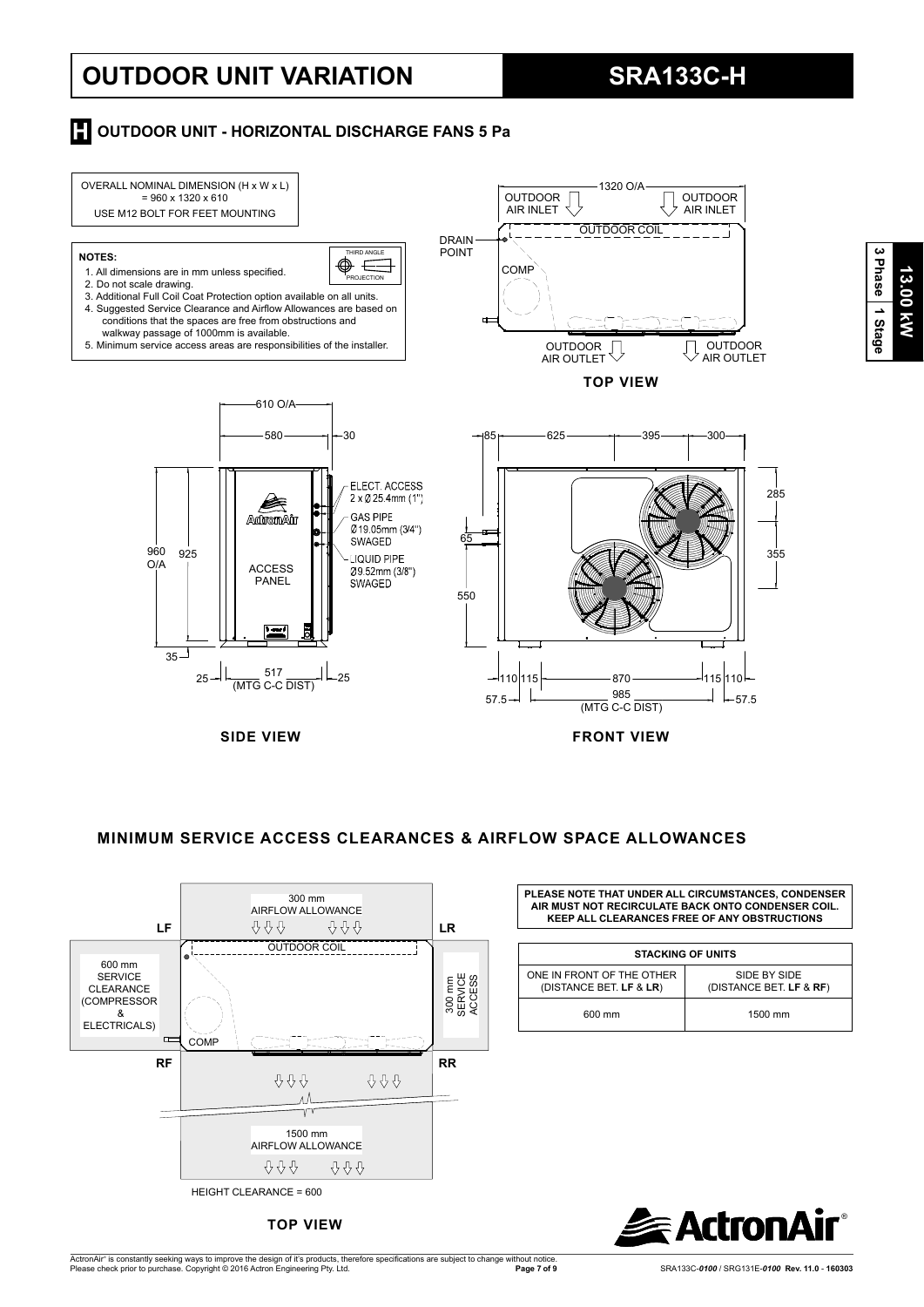OVERALL NOMINAL DIMENSION (H x W x L)

### **INDOOR UNIT - UPRIGHT FAN COIL WITH VERTICAL DISCHARGE V**



**FRONT VIEW**

 **MINIMUM SERVICE ACCESS CLEARANCES & AIRFLOW SPACE ALLOWANCES**

 **NOTES:** 

2.Do not scale drawing.

ONE IN FRONT OF THE OTHER (DISTANCE BET. **LF** & **LR**)

1. All dimensions are in mm unless specified.

walkway passage of 1000mm is available.

3.Refer Fan Curve to corresponding standard SRV131E model. 4. Additional Full Coil Coat Protection option available on all units.<br>5. Suggested Service Clearance and Airflow Allowances are based on conditions that the spaces are free from obstructions and

6.Minimum service access areas are responsibilities of the installer.

**STACKING OF UNITS**

600 mm 1000 mm



HEIGHT CLEARANCE = DUCT WORK

**TOP VIEW**





ActronAir® is constantly seeking ways to improve the design of it's products, therefore specifications are subject to change without notice.<br>Please check prior to purchase. Copyright © 2016 Actron Engineering Pty. Ltd.

SIDE BY SIDE (DISTANCE BET. **LF** & **RF**)

HIRD ANGLE .<br>PROJECTIO

 $\mathbf{\Phi} \equiv$